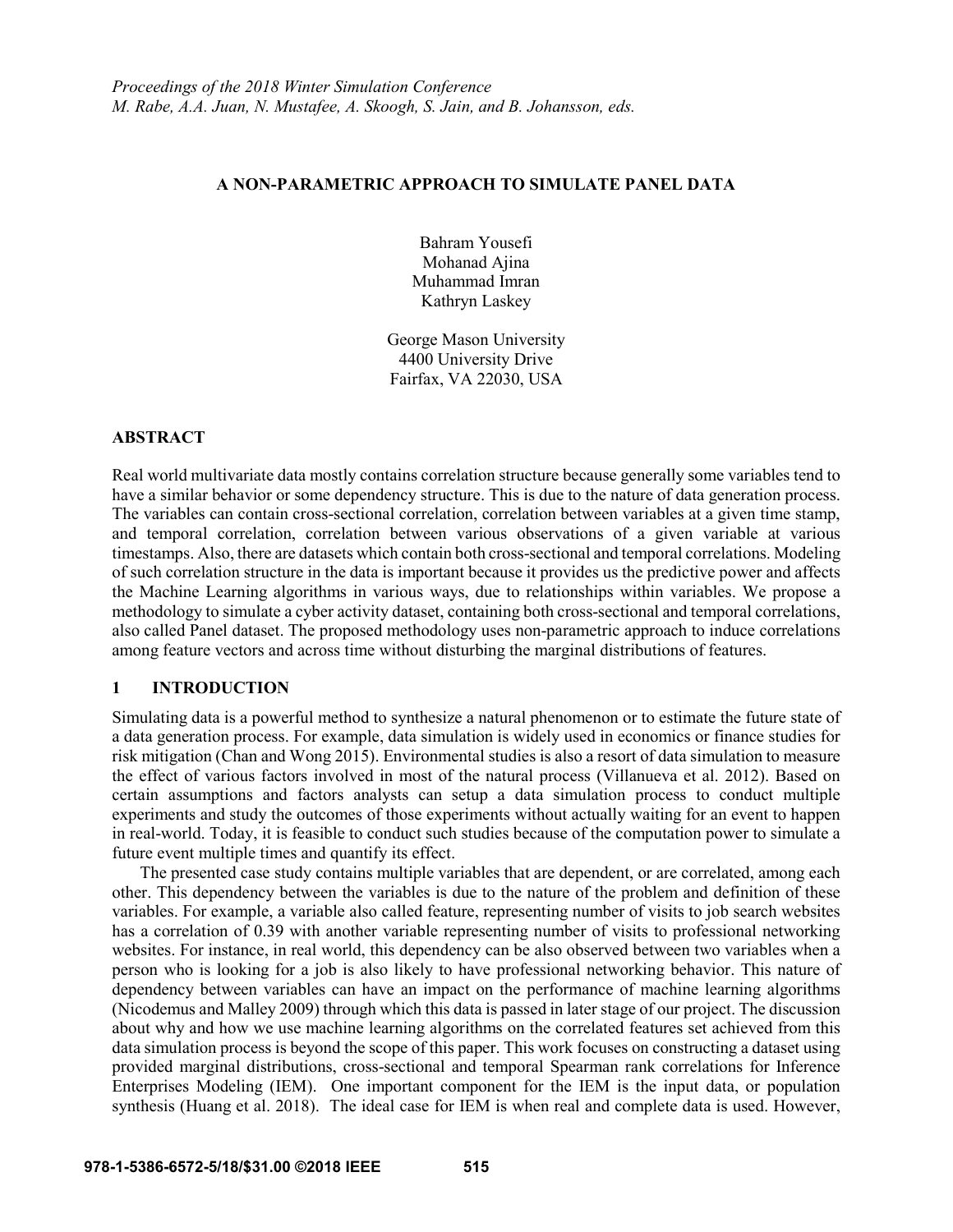this is not the case all the time. Due to privacy preserving constraints or classified information, the input data for IEM is redacted and no longer a direct representation of ground truth data. In case of the redacted data, we are given summary data in form of Means, Standard Deviation (STD), and Cross-Sectional (CSC) and Temporal Correlation (TC). This paper proposes a panel data reconstruction methodology. The panel data in this context means a dataset which contains both cross-sectional and temporal correlations.

To this end, the proposed methodology has a two-step process. The first step is to generate multivariate standard Gaussian correlated data set that satisfies the cross-sectional and temporal correlations, the second step is to transfer the correlation from this simulated correlated dummy data to uncorrelated feature vectors of interest. The key factor here is that marginal distributions of features are preserved while achieving the target rank correlation structure. Also, the approach generalizes for any size of dataset because it can be modularized as we have explained in the following sections.

### **2 LITERATURE REVIEW**

Since early 70s, there is interest in generating random correlated data points, variables, for different purposes (Park et al. 1996). For example, in finance or economics most of the time analysts are interested in knowing about the future of stocks. Risk analysts are keen about knowing whether the set of stocks are highly correlated and what are the chances that all the stocks they have in their portfolio will crash together (Chan and Wong 2015). To simulate such a phenomenon it is important to simulate data which contains the dependency structure, crucial to answer the risk analyst's questions.

Population synthesis methods such as synthetic reconstruction, combinatory optimization, sample free fitting, Markov Chain Monte Carlo simulation, and sample-free methods are all probability based approaches. These methods are computationally expensive even for generating a small disruption (Ye et al. 2017). Also, a nonlinear optimization method is proposed to generate disruption given redacted data such as mean, standard deviation, histogram and correlation (Yousefi et al. 2018). Another approaches partially use the conventional method of using Cholesky Factorization technique to correlate the data but one limitation of these approaches is that they disturb the means and variances of the individual features because this approach inherently performs matrix multiplication. This change in distributions is undesirable in many cases.

In addition, a Copulas approach is used to generate correlated variates. Copulas are better at inducing dependency structure at the tails mostly (Embrechts et al. 2003). Out of the box, Copulas assume the variables to be continuous type. In our case we have mix of continuous and discrete distributions to be correlated based on the given correlation matrices. One problem we faced is when using Copula that it has the capability to produce cross-sectional correlated data or temporal correlated data at a given instance. It does not generate a dataset which contains both cross-sectional and temporal correlations simultaneously in the dataset, as shown in the methodology proposed by Mathworks ("Generate Correlated Data Using Rank Correlation" 2017). This methodology can be used to achieve both type of correlation simultaneously if we also have cross-correlation function of the different variables at different time lags, in addition to available data such as cross-sectional and temporal correlations. In our problem, we are not provided with cross-correlation function which can be used to reconstruct the complete correlation matrix that captures the dependency within variables (cross-sectional correlation), dependency between observations of a particular feature at different times (temporal correlation) and how the observations of various features relate with each other at different instances of time (cross-correlation function). Due to the limitation of the provided data we did not continue development with Copula based approaches to induce two dimensional correlations, i.e., across features and across time.

#### **3 METHODOLOGY**

This methodology is applicable to the situation when the available data is marginal distributions of features which neither have cross-sectional correlation nor have temporal correlation. From various previous works, (Yoo et al. 2015) it is proven that to construct a model which produces simulated data representative of the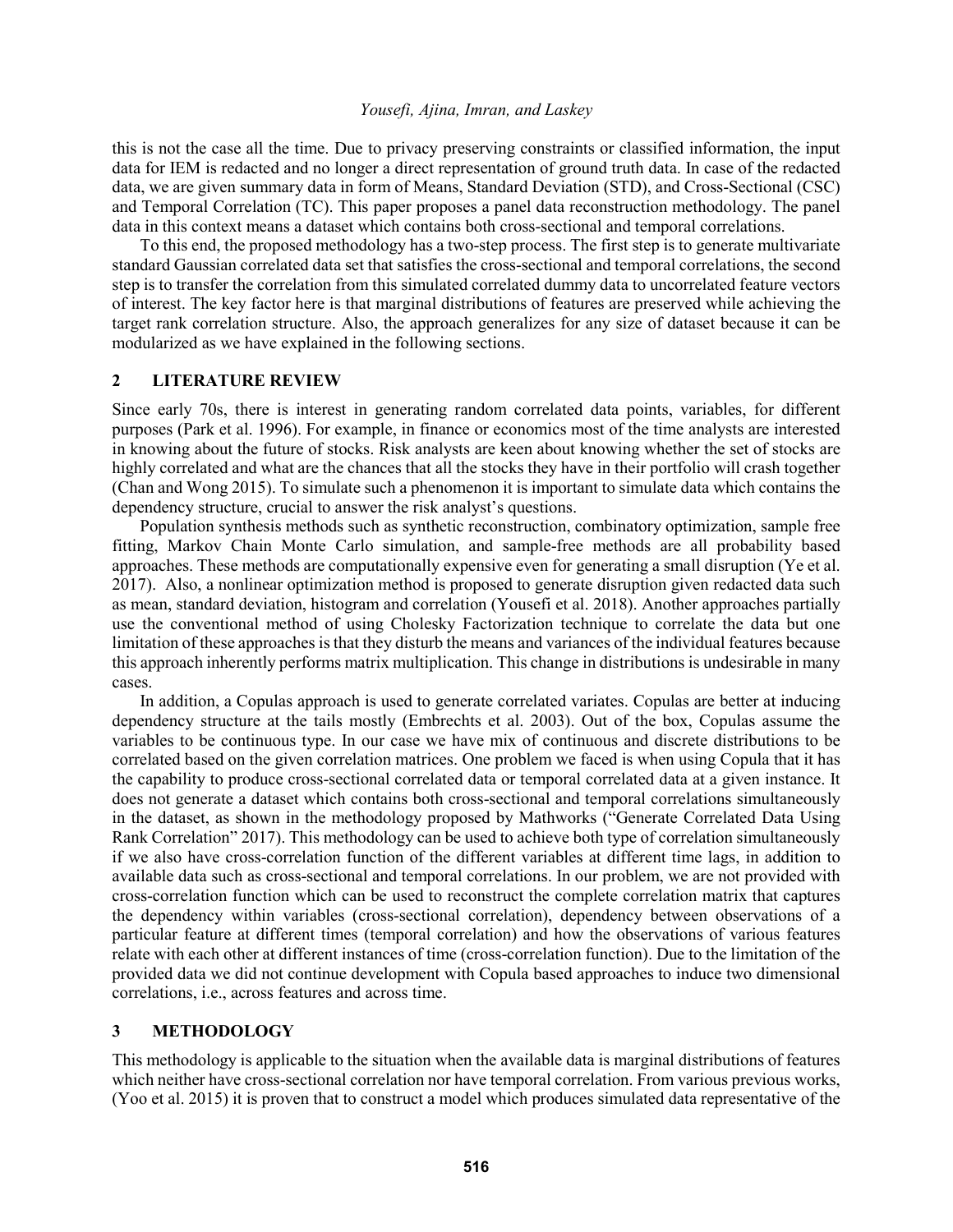real-world data, it is important to match statistics like cross-sectional correlation and temporal correlation. Inducing these correlations is a step forward towards generating the actual data from summarized data, in our case study. Cholesky Decomposition is utilized as a part of the process to simulate data which contains cross-sectional correlation and temporal correlations. The whole process of generating correlated multivariate distributions, step by step is explained in the following steps of the algorithm:

• **Step 1: Generating Multivariate Normally Distributed Random Vectors**

The first step is to generate  $X = (X_1, \ldots, X_n)$ . Where  $X \sim MN_n(0, \Sigma)$ . Let  $Z = (Z_1, \ldots, Z_n)^T$ , where the Z<sub>i</sub>'s are I.I.D N(0, 1) for  $i = 1, ..., n$ . If C is a (n × m) matrix then it follows that C<sup>T</sup>Z ~ MN(0, C<sup>T</sup>C). Therefore, the problem reduces to finding C such that  $C<sup>T</sup>C = \Sigma$ . The Cholesky decomposition of  $\Sigma$  can be used to find such a matrix, C.

## • **Step 2: The Cholesky Decomposition of a Symmetric Positive-Definite Matrix**

One of the applications of Cholesky Decomposition is to correlate identically independent random variables given a correlation structure (Haugh 2017). From Linear Algebra it is known that any symmetric positive-definite matrix, M, can be written as  $M = U<sup>T</sup>DU$ , where U is an upper triangular matrix and D is a diagonal matrix with positive diagonal elements. Since the assumption is that  $\Sigma$ is symmetric positive-definite, thus  $\Sigma$  can be written as  $\Sigma = U^{T}DU = (U^{T}\sqrt{D})(\sqrt{DU}) = (\sqrt{D}U)^{T}$  $\sqrt{DU}$ ). Therefore, the matrix C =  $\sqrt{DU}$  satisfies C<sup>T</sup>C =  $\Sigma$ . It is called the Cholesky Decomposition of Σ.

## • **Step 3: Correlating Normal Random Variables**

Now that the Cholesky Decomposition of  $\Sigma$  is computed, call it matrix C. The matrix multiplication of  $C<sup>T</sup>$  with Z (from the previous step) can be performed as  $X = C<sup>T</sup>Z$ . Now, X will contain the required correlation structure.Step 2 and step 3 are repeated on the same data because first pass induces the temporal correlations and second pass induces the cross-sectional correlation on the same temporally correlated. Once the dataset has both type of correlations, this dataset is used to capture its correlations and transfer it to the actual uncorrelated feature distributions.

# • **Step 4: Transferring the rank correlation**

Correlated standard Gaussian samples are obtained from step 3 which hold the required correlation structure provided. The uncorrelated feature vectors retrieved using summary statistics and the given histograms, is the actual data of interest which has to be correlated. The aim of this step is to transfer the Spearman rank correlation from data generated in step 3 to these uncorrelated feature vectors. The Spearman correlation is defined as "In statistics, Spearman's rank correlation coefficient or Spearman's rho is a nonparametric measure of rank correlation (statistical dependence between the rankings of two variables) ("Spearman's Rank-Order Correlation" n.d.)." The Spearman correlation is calculated using the Equation 1.

$$
Spearman Correlation = 1 - \frac{6\sum d^2}{n^3 - n}
$$
 (1)

where "d" is the difference between the rank of a data pair, and "n" is the number of data points in the data set. In order to achieve similar Spearman correlation, the uncorrelated data generated should be reordered, such that it matches the rank order of data from step 3. The following example portrays the mechanism of the approach to transfer rank correlations from correlated dataset to uncorrelated dataset in three sub-steps. For this example, suppose that data from step 3 carries Spearman rank correlation of 0.7 between two dummy variables, say feature 1 and feature 2.

• **Step 4.a.**) This step starts by sorting the data from step 3, which is a panel data (the dataset which has cross-sectional and temporal correlations) containing the required rank correlation structure, in an ascending order and retain the indices of the data points. Figure 1 includes Table 1, Table 2 and Table 3 all of which show a small example of the sub-step.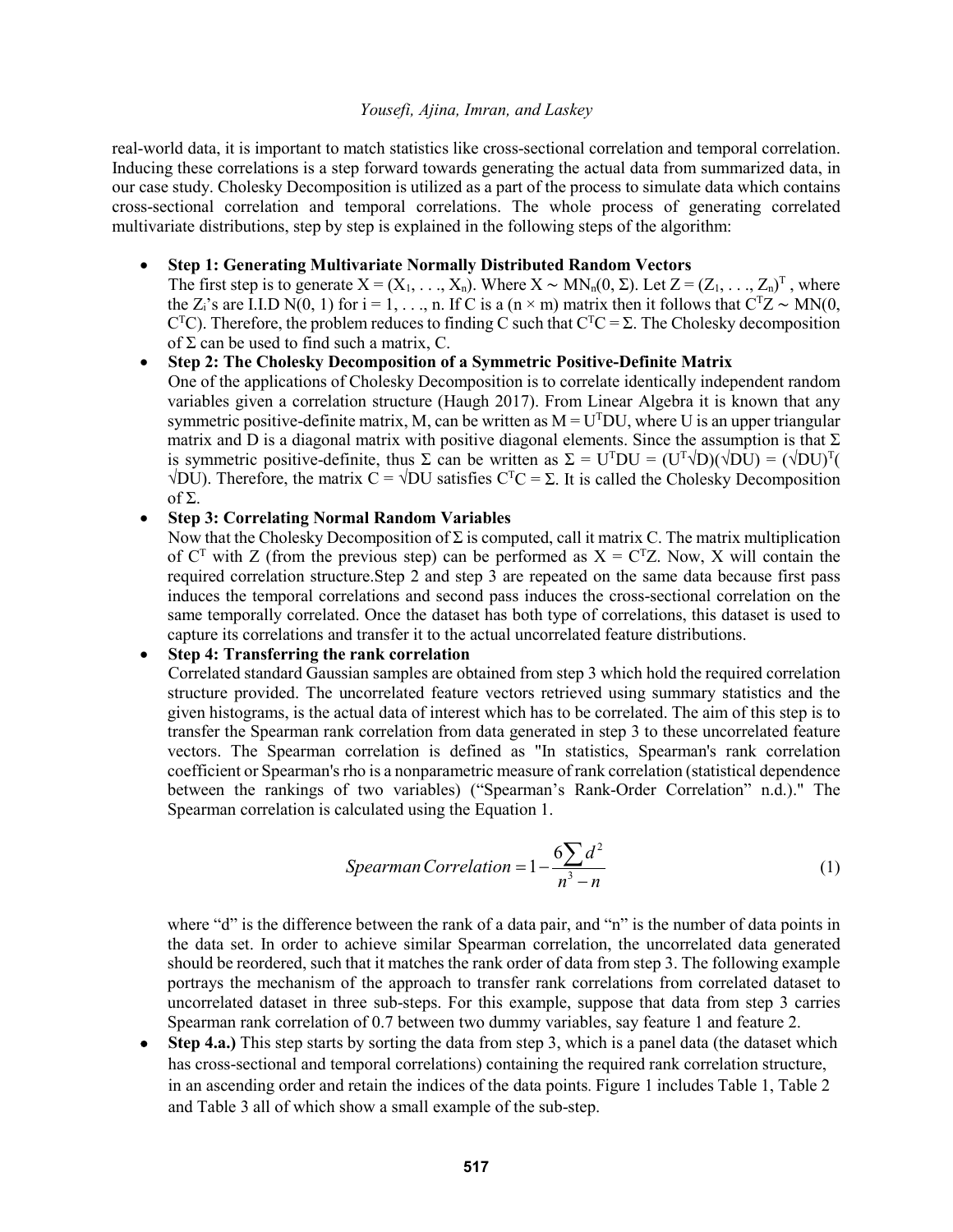

Table 1: Sample Proxy Features.

Figure 1: A sample rank correlation structure.

• **Step 4.b.)** Now, the actual features are sorted in ascending order. Figure 2 shows Table 4 and Table 5 to demonstrate an example of two features and the sorted features.

| Table 4: Samples of Proxy Features. |                   |                 | Table 5: Sorted Features of Table 4. |                  |  |
|-------------------------------------|-------------------|-----------------|--------------------------------------|------------------|--|
| Proxy                               | <b>Proxy</b>      |                 | Proxy                                | <b>Proxy</b>     |  |
| Feature 1                           | <b>IFeature 2</b> |                 | <b>Feature 1</b>                     | <b>Feature 2</b> |  |
| 82                                  | 136               |                 | 63                                   |                  |  |
| 63                                  | 166               |                 | 66                                   | 23               |  |
| 139                                 | 23                |                 | 78                                   | 44               |  |
| 179                                 | 56                | Sorting in      | 82                                   | 53               |  |
| 99                                  | 154               | ascending order | 99                                   | 56               |  |
| 162                                 | 44                |                 | 110                                  | 88               |  |
| 66                                  |                   |                 | 139                                  | 136              |  |
| 110                                 | 88                |                 | 162                                  | 154              |  |
| 78                                  | 188               |                 | 179                                  | 166              |  |
| 180                                 | 53                |                 | 180                                  | 188              |  |

Figure 2: Example of sorting ranks.

• **Step 4.c.)** The last sub-step is reordering the sorted actual features according to retained indices from step 4.a as shown in Figure 3.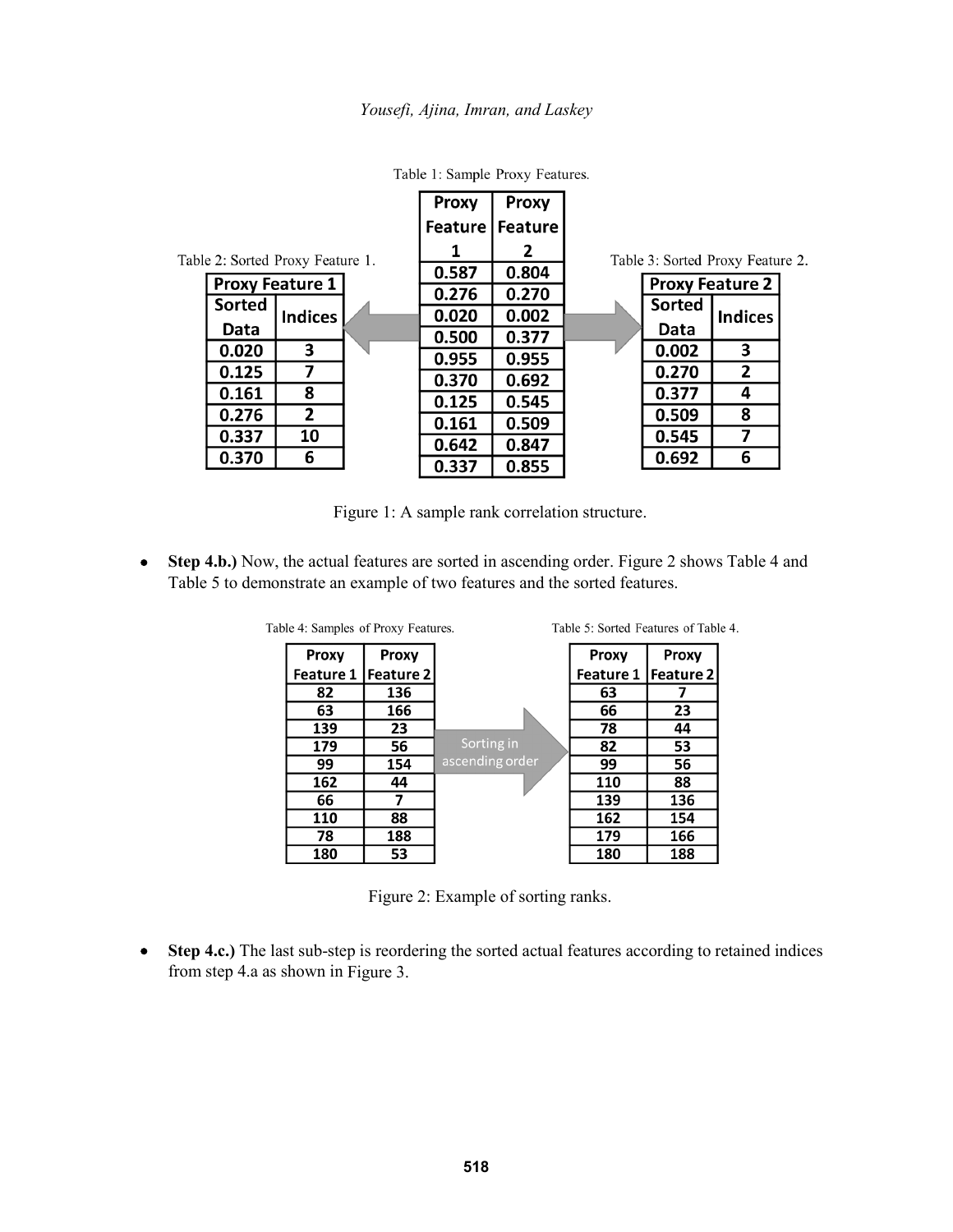| Proxy            | <b>Proxy</b> |
|------------------|--------------|
| <b>Feature 1</b> | Feature 2    |
| 162              | 136          |
| 82               | 23           |
| 63               |              |
| 139              | 44           |
| 180              | 188          |
| 110              | 88           |
| 66               | 56           |
| 78               | 53           |
| 179              | 154          |
| 99               | 166          |

*Yousefi, Ajina, Imran, and Laskey*

Figure 3: A result of Step 4.c.

Finally, to illustrate that executing the above process induces the required Spearman rank correlation. We calculate the correlation based on the data obtained at step 4.c (see Figure 3) which is 0.709.

## **4 CASE STUDY**

In this section, a simplified problem will be demonstrated numerically and graphically given three-time periods and four features measured at each time period to generate 1000 observations. Also later in the section, the results are compared to the desired correlations to demonstrate the viability of the proposed method.

The means and standard deviations (SD) of feature distributions before any treatment are shown in Figure 4, where "TP" stands for Time Period and "F" stands for a feature number.

| TP <sub>1</sub> |     | Mean STD TP2 Mean STD TP3 Mean STD |    |     |               |    |      |       |
|-----------------|-----|------------------------------------|----|-----|---------------|----|------|-------|
| F1              |     | 7466 72434 F1                      |    |     | 4861 66362 F1 |    | 7391 | 49880 |
| F <sub>2</sub>  |     | 1988 33335 F2                      |    | 808 | 2255          | F2 | 1139 | 4489  |
| F3              | 275 | 1779                               | F3 | 250 | 1744          | F3 | 413  | 3063  |
| F4              | 261 | 2324                               | F4 | 145 | 1277          | F4 | 434  | 5551  |

Figure 4: Features' Mean and SD used in the Case Study.

The Temporal Correlation (TC) and the Cross-Sectional Correlation (CSC) for all features and for each time period is also provided as part of the problem and are shown in Figure 5 and Figure 6.

|                | TP(1,2)TP(1,3)TP(2,3) |                   |  |
|----------------|-----------------------|-------------------|--|
| F1             | 0.730 0.519 0.527     |                   |  |
| F <sub>2</sub> | 0.714 0.599 0.566     |                   |  |
| F <sub>3</sub> |                       | 0.637 0.472 0.547 |  |
| FA             |                       | 0.506 0.386 0.374 |  |

Figure 5: Features' Temporal Correlation (TC) used in the Case Study.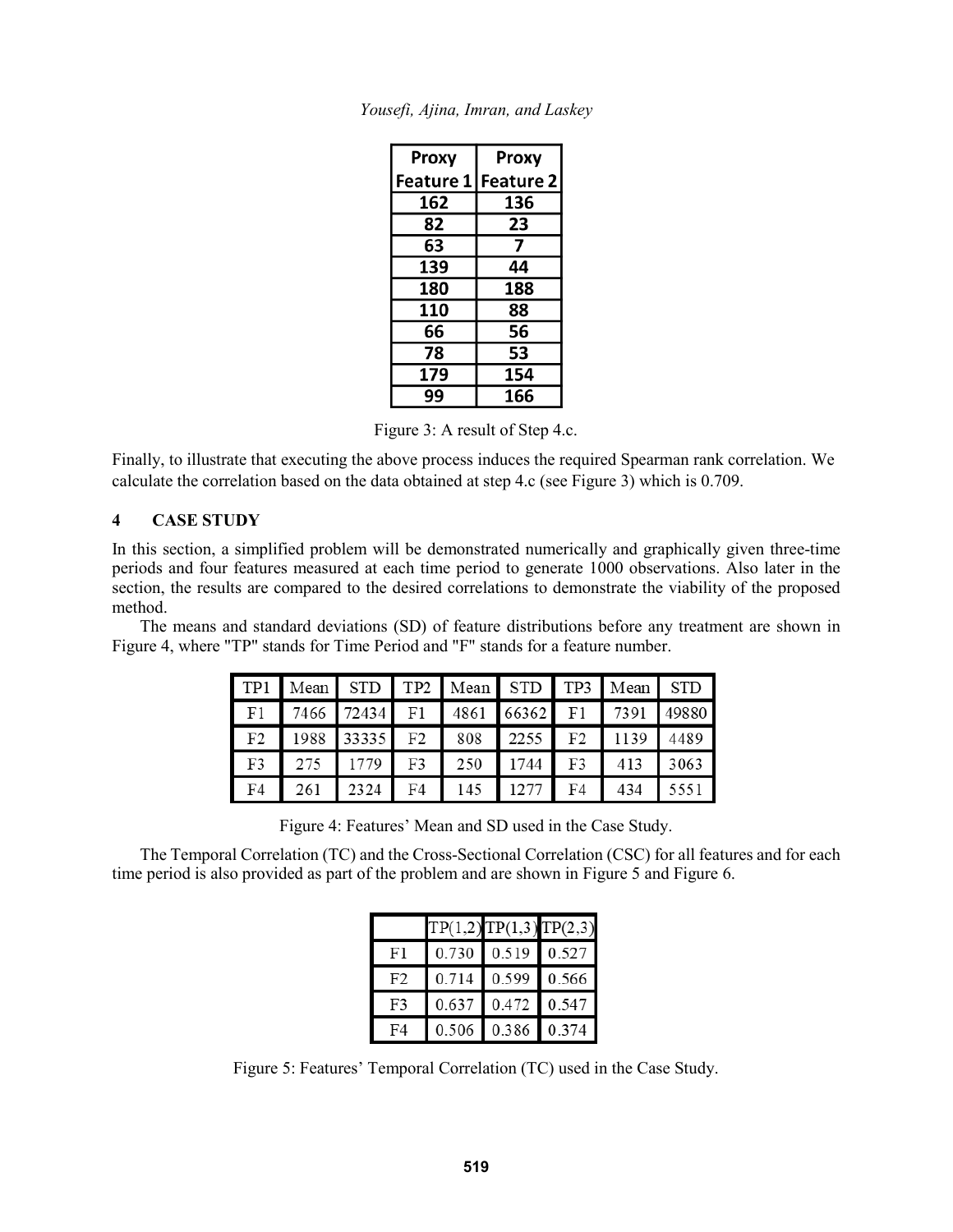For example, the aim is to generate 1000 observations. We start with simulating a multivariate standard Gaussian distribution of the same dimension as shown in Figure 11, acting as the proxy distributions for each feature in each time period.

Next step is to multiply the proxy distributions by Cholesky decomposition of temporal correlation matrix to obtain temporally correlated distributions. Then these temporally correlated distributions are multiplied with Cholesky decomposition of Cross-correlation matrix to obtain a dataset which contains both temporal and cross-sectional correlation. Once this kind of data is obtained, the rank correlations of these proxy distributions are transferred to the actual feature distributions which are the output of primary interest in this case study.

| TP1            | F1       | F2       | F3       | F4       | TP <sub>2</sub> | F1       | F <sub>2</sub> | F3       | F4             |
|----------------|----------|----------|----------|----------|-----------------|----------|----------------|----------|----------------|
| F1             |          | 0.698    | 0.569    | $-0.015$ | F1              |          | 0.816          | 0.508    | $-0.016$       |
| F2             | 0.698    |          | 0.626    | $-0.06$  | F2              | 0.816    |                | 0.499    | $-0.054$       |
| F3             | 0.569    | 0.626    | 1        | $-0.037$ | F3              | 0.508    | 0.499          |          | $-0.027$       |
| F4             | $-0.015$ | $-0.06$  | $-0.037$ | 1        | F4              | $-0.016$ | $-0.054$       | $-0.027$ |                |
| TP3            | F1       | F2       | F3       | F4       | TP <sub>4</sub> | F1       | F2             | F3       | F <sub>4</sub> |
| F1             |          | 0.598    | 0.271    | $-0.019$ | F1              |          | 0.815          | 0.683    | $-0.013$       |
| F <sub>2</sub> | 0.598    |          | 0.19     | $-0.066$ | F <sub>2</sub>  | 0.815    |                | 0.773    | $-0.042$       |
| F3             | 0.271    | 0.19     | 1        | $-0.045$ | F3              | 0.683    | 0.773          |          | $-0.054$       |
| F4             | $-0.019$ | $-0.066$ | $-0.045$ |          | F4              | $-0.013$ | $-0.042$       | $-0.054$ |                |

Figure 6: Features' Cross-Sectional Correlation (CSC) used in the Case Study.

After applying the described methodology, the Spearman rank correlations within the distributions are calculated and shown below. It can be seen from Figure 7 and Figure 8 that the relationship between given temporal correlation and the temporal correlation calculated from data after applying the methodology is linear that means the treated dataset has the temporal correlation close to the given one. This is desired result of the proposed process.



Figure 7: Correlation among four features shown, in each of the three time periods.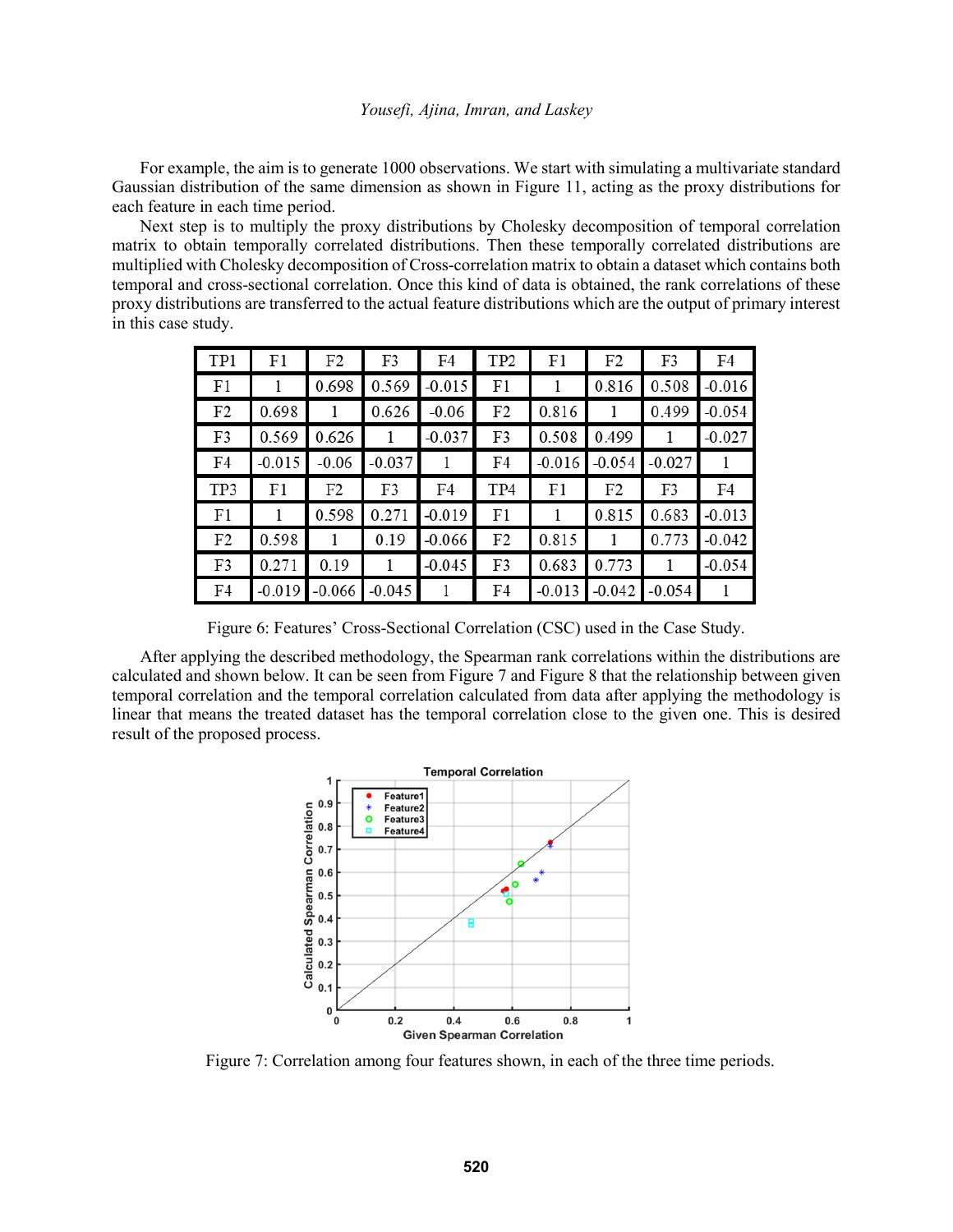Furthermore the treated data can be tested for Cross-sectional correlations. The following graph shows a close to linear relationship between the Cross-sectional correlation calculated from the treated data and the given Cross-sectional correlations. The linear nature of relationship proves that the methodology produces the desired result which is to achieve Cross-sectional correlations which closely match the given Cross-sectional correlations.



Figure 8: Correlation among three time periods shown, for each of the four features.

After treating the data with correlation inducing methodology presented in previous sections, the means and standard deviations of the feature distributions can be recalculated to make sure that there is no distortion caused in the data due to correlation induction. In this case the means and standard deviations can be retrieved from the treated as given in Figure 10, this implies that data distributions did not get shifted throughout the process.

### **5 DISCUSSION**

A methodology is presented to generate observations for datasets with both temporal and feature set correlations. For example, considering the problem of Inference Enterprises Modeling (IEM) for a particular organization (e.g., organization A in the IARPA SCITE project). An IEM represents the automated portions of existing and proposed insider threat detection enterprises and forecasts the performance of those enterprises in detecting a threat ("Scientific Advances to Continuous Insider Threat Evaluation (SCITE)" n.d.). Due to privacy concerns, individual private information cannot be provided (e.g., email activity data of individuals), but instead summary statistics such as mean, SD, CSC and ST for 3000 employees (observations), 8 months (time periods) and 24 detectors (features) are provided. The dataset has 576000 activity data points in total. Reconstruing the dataset given the temporal and crossfeature correlation data using optimization-based approaches are accurate yet extremely computationally expensive. However, using the proposed methodology, the dataset is reconstructed in a more efficient manner with CSC and ST information that are close to the desired characteristics (i.e., provided summary statistics) as shown in Figure 9 and Figure 10. Consequently, The main significance of the methodology is its computational efficiency while producing accurate results. Therefore, this methodology is recommended for synthesizing large-scale datasets with both temporal and cross-feature correlation information.

### **6 CONCLUSIONS**

Based on the results presented in the case study, the advantage of this approach can be seen, which is it does not distort or shift the marginal data distributions. Due to non-parametric nature of the methodology, it does not make any assumptions about the actual distributions of features and the objective of data possessing both temporal and cross-sectional correlations simultaneously is also achieved. This is the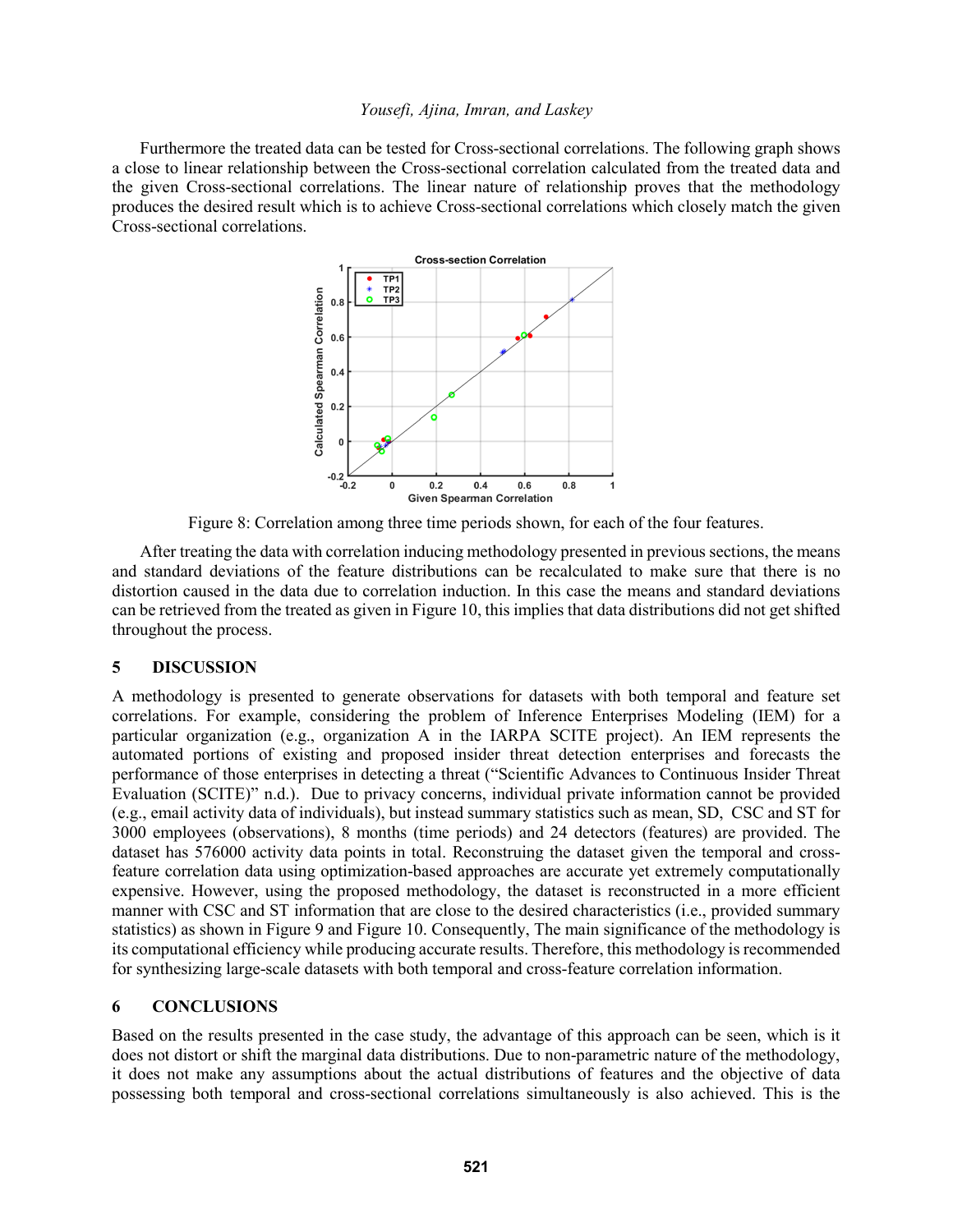primary objective of the whole methodology. Also, the approach does not involve intense mathematical computations which can be a limitation to scalability. Furthermore, it is easy to infer from discussion of the methodology that it is not domain specific and can be used to address any kind of data simulation which requires the generation of panel data while strictly preserving the data distributions.



Figure 9: Correlation among all features shown for all time periods.



Figure 10: Correlation among all time periods shown for all features.

## **ACKNOWLEDGMENTS**

Research project used in this paper was supported under IARPA contract 2016 16031400006. The content is solely the responsibility of the authors and does not necessarily represent the official views of the U.S. Government.

## **REFERENCES**

Chan, N. H., and H. Y. Wong. 2015. "Simulation Techniques in Financial Risk Management, 2nd Edition". *Journal of Risk and Insurance* 76:455–58.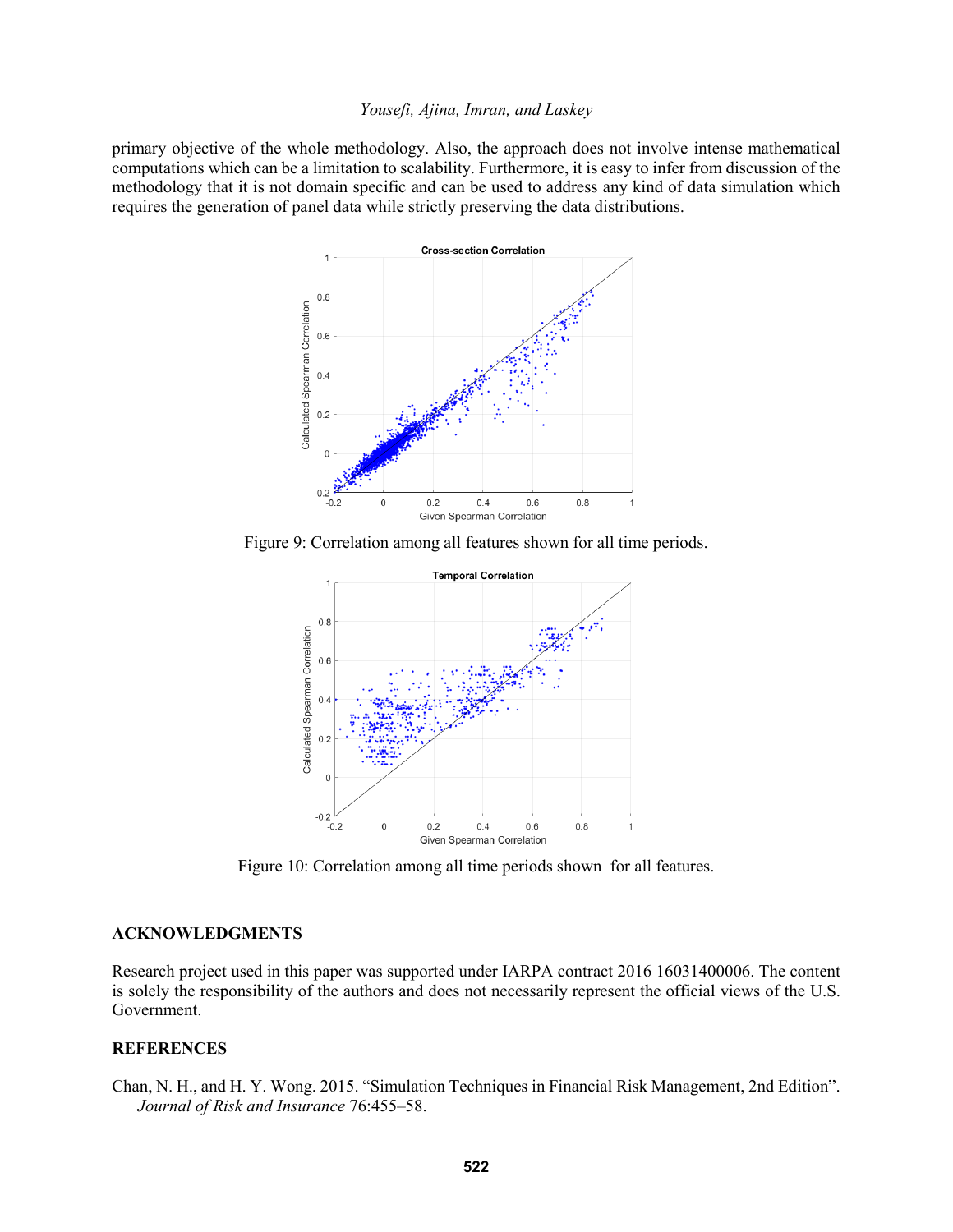- Embrechts, P., F. Lindskog, and A. Mcneil. 2003. "Modelling Dependence with Copulas and Applications to Risk Management". In *Handbook of Heavy Tailed Distributions in Finance*, 329–84. Elsevier.
- MATLAB and Simulink. 2017. "Generate Correlated Data Using Rank Correlation." Accessed August 4, 2018. https://www.mathworks.com/help/stats/generate-correlated-data-using-rank-correlation.html.
- Haugh, M. 2017. "Generating Random Variables and Stochastic Processes". Accessed August 11, 2018. http://www.columbia.edu/~mh2078/MonteCarlo/MCS\_Generate\_RVars.pdf.
- Huang, E., A. K. Zaidi, and K. B. Laskey. 2018. "Inference Enterprise Multimodeling for Insider Threat Detection Systems". In *Disciplinary Convergence in Systems Engineering Research*, edited by Azad M. Madni, Barry Boehm, Roger G. Ghanem, Daniel Erwin, and Marilee J. Wheaton, 175–86. Cham: Springer International Publishing.
- Nicodemus, K. K., and J. D. Malley. 2009. "Predictor Correlation Impacts Machine Learning Algorithms: Implications for Genomic Studies". *Bioinformatics* 25(15):1884–90.
- Park, C. G., T. Park, and D. W. Shin. 1996. "A Simple Method for Generating Correlated Binary Variates". *The American Statistician* 50(4):306–310.
- IARPA. "Scientific Advances to Continuous Insider Threat Evaluation (SCITE)". https://www.iarpa.gov/index.php/working-with-
- iarpa/index.php?option=com\_content&view=article&id=517&Itemid=324. Accessed August 5, 2018. Laerd Statistics. "Spearman's Rank-Order Correlation". Accessed August 4, 2018. https://statistics.laerd.com/statistical-guides/spearmans-rank-order-correlation-statistical-guide.php.
- Villanueva, D., A. Feijoo, and J. L. Pazos. 2012. "Simulation of Correlated Wind Speed Data for Economic Dispatch Evaluation". *IEEE Transactions on Sustainable Energy* 3(1):142–49.
- Ye, P., X. Hu, Y. Yuan, and F. Wang. 2017. "Population Synthesis Based on Joint Distribution Inference Without Disaggregate Samples". *Journal of Artificial Societies and Social Simulation* 20(4):1-16.
- Yoo, W., R. Mayberry, S. Bae, and K. Singh. 2015. "A Study of Effects of Multi-Collinearity in the Multivariable Analysis". *International journal of applied science and technology* 4(5):9.
- Yousefi, B., M. Imran, and K. B. Laskey. 2018. "Synthesizing Inference Enterprises from Redacted Data". In *Conference on Systems Engineering Research*, May 8-9, Charlottesville, Virginia, USA.

#### **AUTHOR BIOGRAPHIES**

**BAHRAM YOUSEFI** is Research Assistant Professor at the C4I and Cyber Center at George Mason University (GMU). He has experience working on various architecture design and evaluation projects at System Architectures Laboratory (at GMU). Moreover, he studied extensively the Insider Threat detections mechanisms in the Inference Enterprise project in both Sensor Fusion Laboratory and C4I and Cyber Center. His research areas are Resilience of Enterprises and Inference Enterprise Modeling through Multimodeling. His email address is byousefi@gmu.edu.

**MOHANAD AJINA** is PhD candidate in Electrical and Computer Engineering at George Mason University. He received his undergrad from Southern Illinois University Carbondale in 2014. In the same year, he joined George Mason University to do his Master in Electrical Engineering and he graduated in 2016. His email address is majina@gmu.edu.

**MUHAMMAD IMRAN** is a Faculty Research Associate for the C4I & Cyber Center at George Mason University (GMU) and leads the statistical modeling & machine learning team for the effort described in this paper. He completed his Masters in Data Analytics Engineering with outstanding academic achievement award in 2017 from GMU. His research interests are advanced data analytics, statistical modeling, machine learning, deep learning, and human augmented intelligence. His email address is mimran4@gmu.edu.